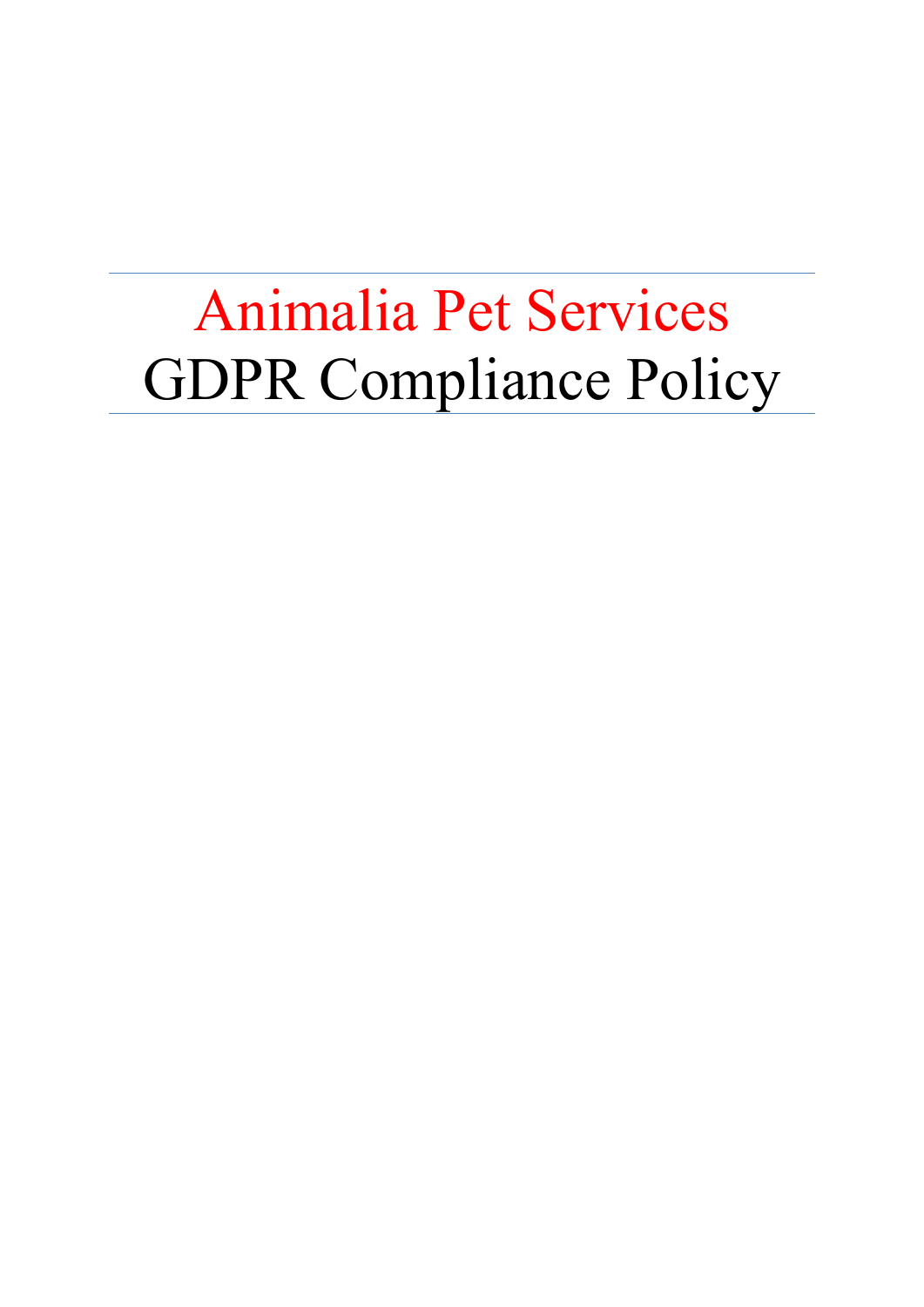### **Amendments to this Policy**

From time to time this policy will be updated to reflect changes to the regulations to which we are subject. The Appointed Person will ensure that all appropriate amendments are made to this manual. The dates of the amendments are recorded below. Please ensure that you have the most up-to-date version of this manual by confirming the correct version number with Appointed Person.

| Version | <b>Status</b> | <b>Date</b> | Amendment<br><b>Comments</b> | By Whom                  |
|---------|---------------|-------------|------------------------------|--------------------------|
| $0.1\,$ | Draft         | May 2018    |                              | Compliance<br>Consultant |
| 0.2     | Published     | May 2018    | Up To Date                   | Compliance<br>Consultant |
|         |               |             |                              |                          |
|         |               |             |                              |                          |
|         |               |             |                              |                          |
|         |               |             |                              |                          |

#### **Document Governance**

| Policy Owner                           | Liana Cavalcanti |
|----------------------------------------|------------------|
| Approver                               | Liana Cavalcanti |
| Date approved                          | June 2018        |
| Date last reviewed                     | June 2018        |
| Review frequency                       | Annual           |
| Next review date                       | June 2019        |
| Responsible for document<br>management | Liana Cavalcanti |
| Security classification                | Restricted       |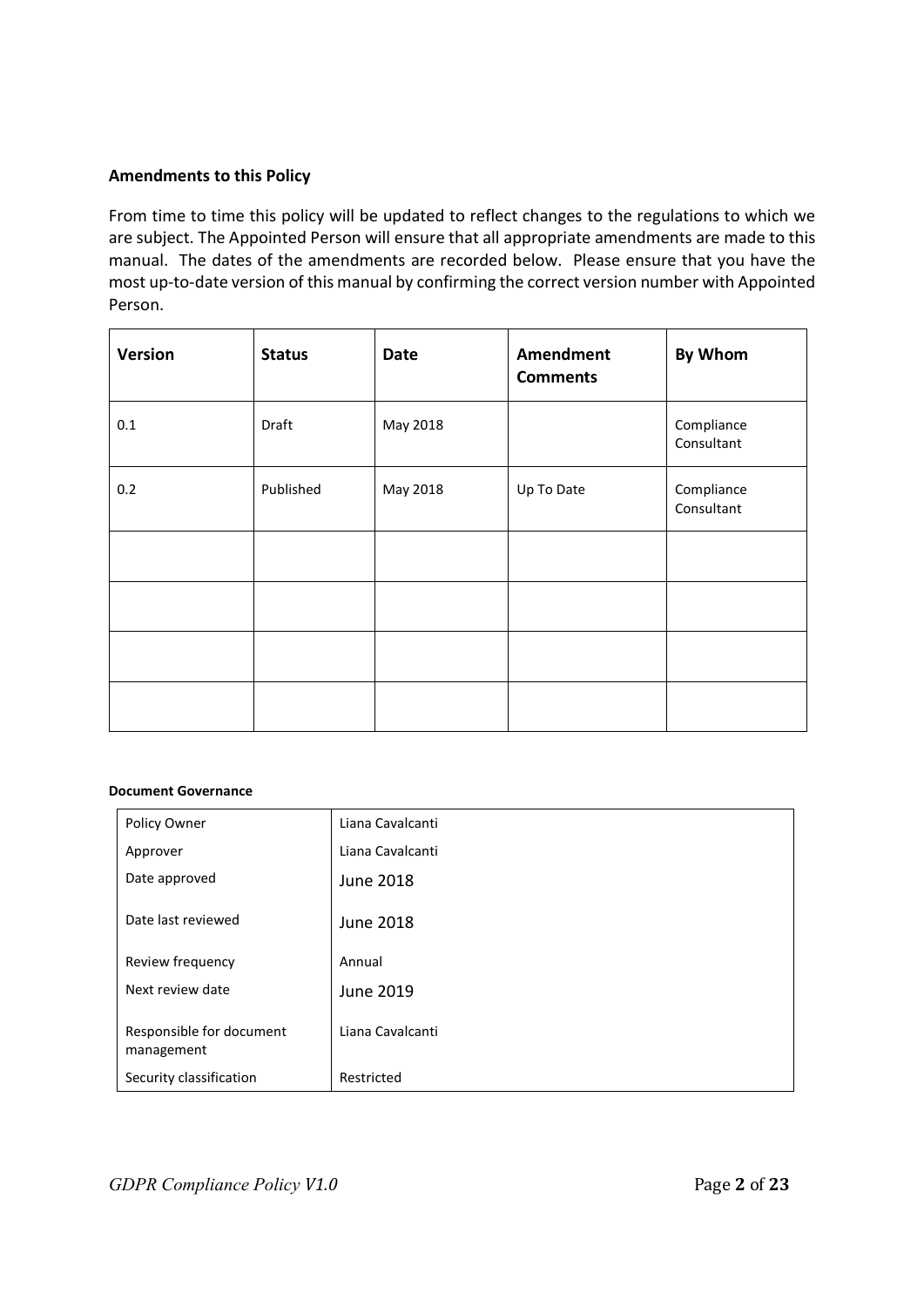# Contents

| Consent: Our business has reviewed how we ask for and record positive consent 9     |  |  |  |
|-------------------------------------------------------------------------------------|--|--|--|
| Legal Obligation: When is the lawful basis for legal obligations likely to apply?10 |  |  |  |
|                                                                                     |  |  |  |
|                                                                                     |  |  |  |
|                                                                                     |  |  |  |
|                                                                                     |  |  |  |
|                                                                                     |  |  |  |
|                                                                                     |  |  |  |
|                                                                                     |  |  |  |
|                                                                                     |  |  |  |
|                                                                                     |  |  |  |
|                                                                                     |  |  |  |
|                                                                                     |  |  |  |
|                                                                                     |  |  |  |
|                                                                                     |  |  |  |
|                                                                                     |  |  |  |
|                                                                                     |  |  |  |
|                                                                                     |  |  |  |
|                                                                                     |  |  |  |
|                                                                                     |  |  |  |
|                                                                                     |  |  |  |
|                                                                                     |  |  |  |
|                                                                                     |  |  |  |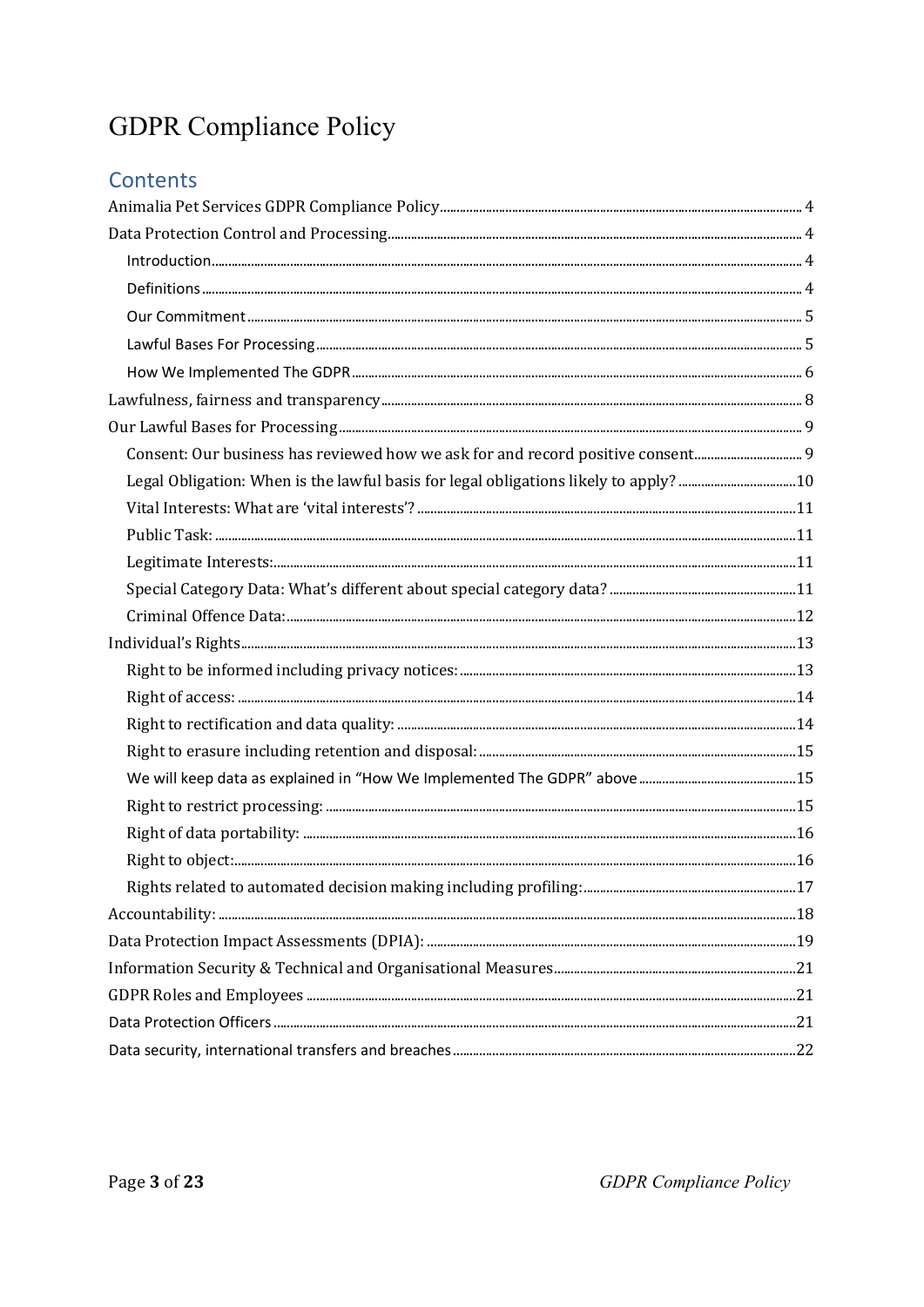# **Animalia Pet Services GDPR Compliance Policy**

# **Data Protection Control and Processing**

### **Introduction**

The *EU General Data Protection Regulation ("GDPR")* came into force across the European Union on 25th May 2018 and brings with it the most significant changes to data protection law in two decades. Based on privacy by design and taking a risk-based approach, the GDPR has been designed to meet the requirements of the digital age.

The  $21<sup>st</sup>$  Century brings with it broader use of technology, new definitions of what constitutes personal data, and a vast increase in cross-border processing. The new Regulation aims to standardise data protection laws and processing across the EU; affording individuals stronger, more consistent rights to access and control their personal information whether customer or employee.

# **Definitions**

Liana Cavalcanti is trading as "Animalia Pet Services".

We are registered with the Information Commissioner as part of and under the registration of **ZA434882**.

### **Personal data**

The GDPR applies to 'personal data' meaning any information relating to an identifiable person who can be directly or indirectly identified in particular by reference to an identifier.

This definition provides for a wide range of personal identifiers to constitute personal data, including name, identification number, location data or online identifier, reflecting changes in technology and the way organisations collect information about people.

The GDPR applies to both automated personal data and to manual filing systems where personal data are accessible according to specific criteria. This could include chronologically ordered sets of manual records containing personal data.

Personal data that has been pseudonymised – eg key-coded – can fall within the scope of the GDPR depending on how difficult it is to attribute the pseudonym to a particular individual.

#### **Sensitive personal data**

The GDPR refers to sensitive personal data as "special categories of personal data" (see Article 9).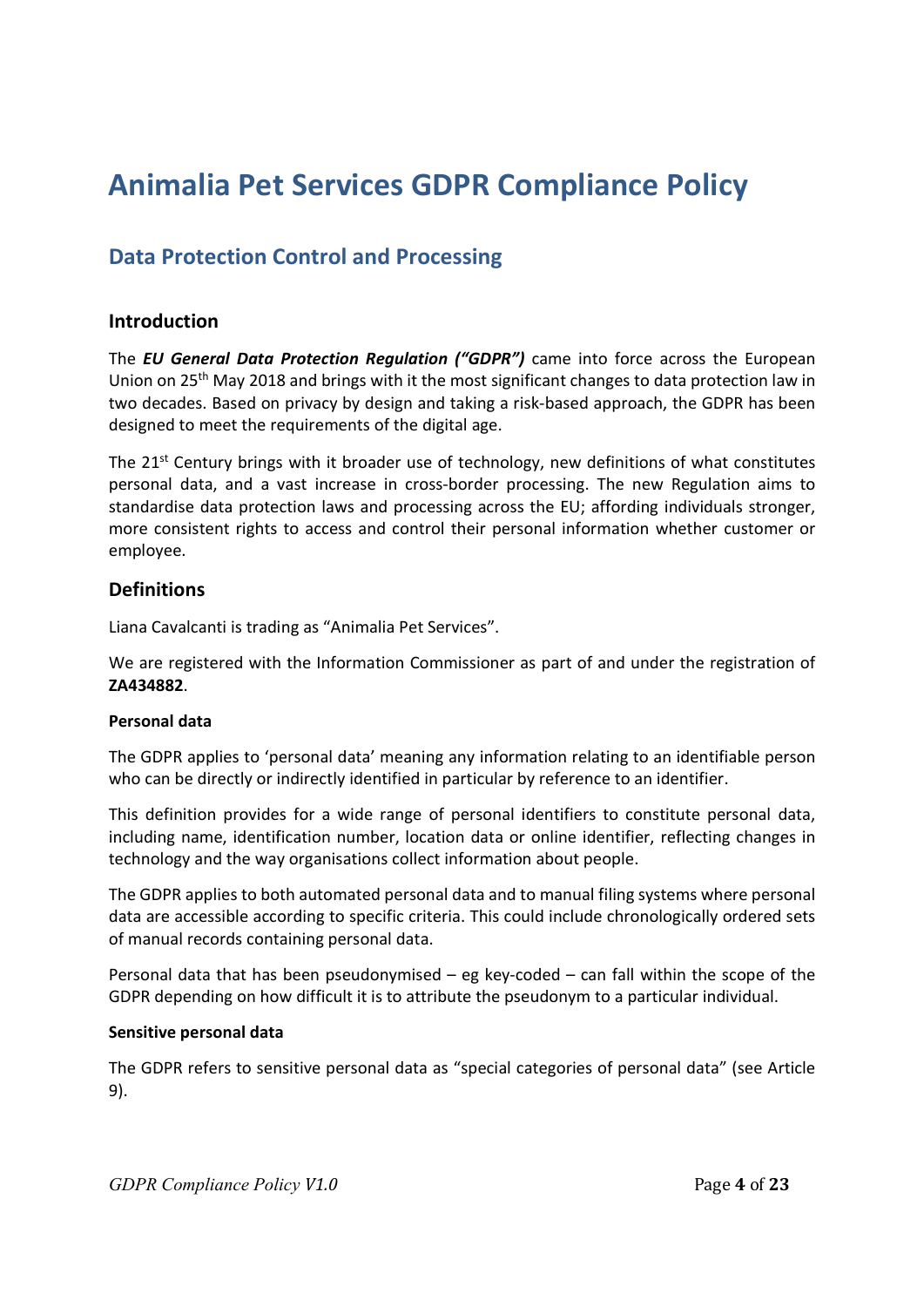The special categories specifically include race, ethnic origin, politics, religion, trade union membership, genetics, biometrics, health, sex life; or sexual orientation where processed to uniquely identify an individual.

Personal data relating to criminal convictions and offences are not included, but similar extra safeguards apply to its processing (see Article 10).

LINK: http://eur-lex.europa.eu/legal-content/EN/TXT/PDF/?uri=CELEX:32016R0679&from=EN

# **Our Commitment**

**Animalia Pet Services***('we' or 'us' or 'our')* are committed to ensuring the security and protection of the personal information that we process, and to provide a compliant and consistent approach to data protection. We have always had a robust and effective data protection program in place which complies with existing law and abides by the data protection principles. However, we recognise our obligations in updating and expanding this program to meet the demands of the GDPR and the UK's Data Protection Bill.

We are dedicated to safeguarding the personal information under our remit and in developing a data protection regime that is effective, fit for purpose and demonstrates an understanding of, and appreciation for the new Regulation. Our preparation and implementation objectives for GDPR compliance have been summarised in this statement and include the development and implementation of new data protection roles, policies, procedures, controls and measures to ensure maximum and ongoing compliance.

Some terms are used generically and will only apply if appropriate to us, you or either of us in the future.

# **Lawful Bases For Processing**

### **What are the lawful bases for processing?**

There are six lawful bases for processing and are set out in Article 6 of the GDPR. At least one of these must apply whenever we process personal data:

- (a) **Consent:** the individual has given clear consent for us to process their personal data for a specific purpose.
- (b) **Contract:** the processing is necessary for a contract we have with the individual, or because they have asked us to take specific steps before entering into a contract.
- (c) **Legal obligation:** the processing is necessary for us to comply with the law (not including contractual obligations).
- (d) **Vital interests:** the processing is necessary to protect someone's life.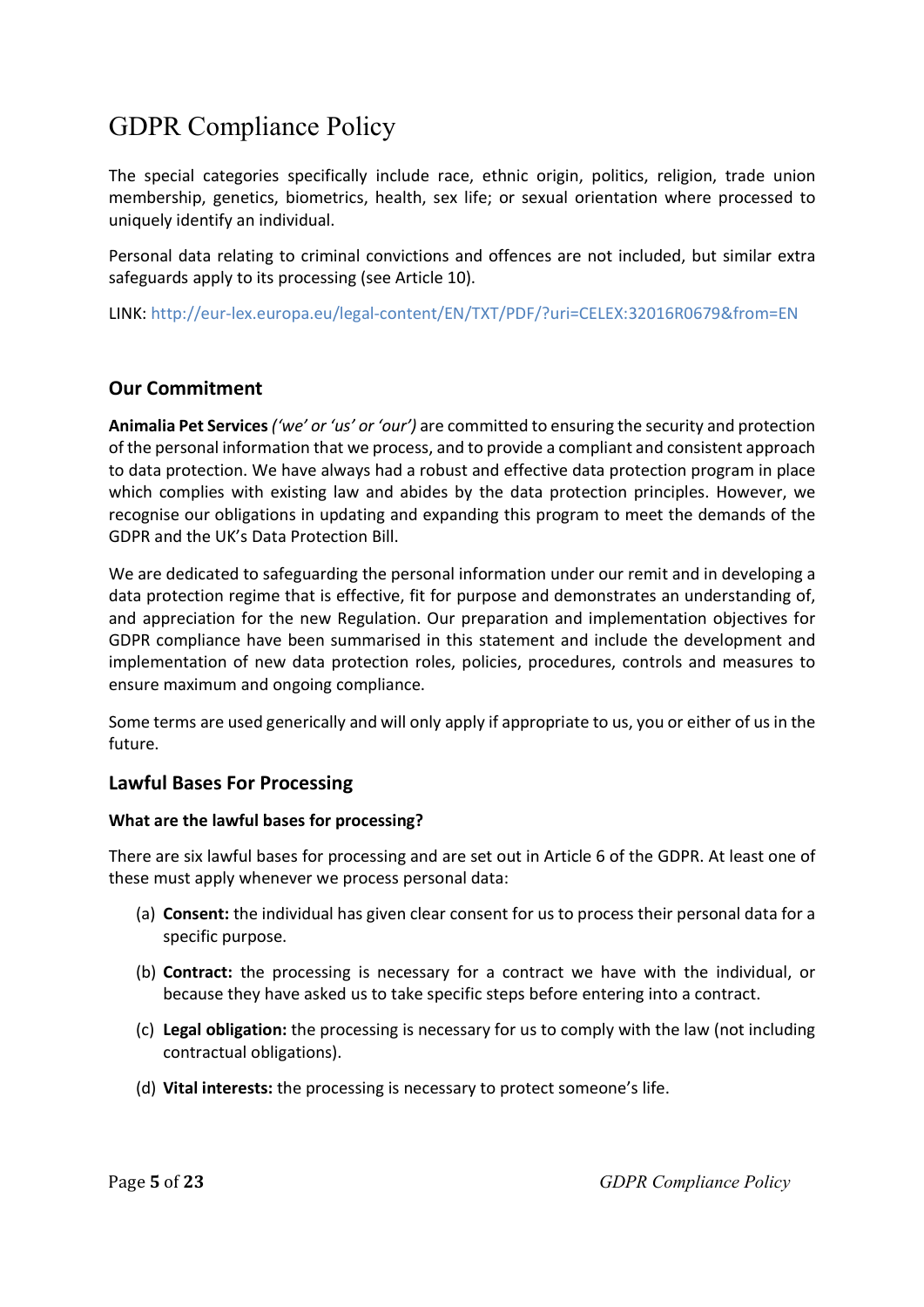- (e) **Public task:** the processing is necessary for us to perform a task in the public interest or for our official functions, and the task or function has a clear basis in law.
- (f) **Legitimate interests:** the processing is necessary for our legitimate interests or the legitimate interests of a third party unless there is a good reason to protect the individual's personal data which overrides those legitimate interests*. (This cannot apply if we were a public authority processing data to perform our official tasks.)*

### **Documenting Lawful Processes: How we document our lawful basis**

The principle of accountability requires that we are able to demonstrate that we are complying with the GDPR and have appropriate policies and processes. This means that we need to be able to show that we have properly considered which lawful basis applies to each processing purpose and can justify our decision.

We therefore keep a record of which basis we are relying on for each processing purpose, and a justification for why we believe it applies.

It is our responsibility to ensure that we can demonstrate which lawful basis applies to the particular processing purpose.

See the accountability section of this guide for more on this topic.

# **How We Implemented The GDPR**

We already have a consistent level of data protection and security across our organisation, however it was our aim to be fully compliant with the GDPR by 25th May 2018.

### *Our preparation included: -*

- *Information Audit* we carried out a company-wide information audit to identify and assess what personal information we hold, where it comes from, how and why it is processed and if and to whom it is disclosed. We logged this information appropriately and review it when there is any change in reasons for processing.
- *Policies & Procedures* **–** we have implemented this new data protection policy and procedures to meet the requirements and standards of the GDPR and any relevant data protection laws, including:
	- o *Data Protection* our main policy and procedure document for data protection has been overhauled to meet the standards and requirements of the GDPR. Accountability and governance measures are in place to ensure that we understand and adequately disseminate and evidence our obligations and responsibilities; with a dedicated focus on privacy by design and the rights of individuals.
	- o *Data Retention:* we have updated our retention policy and schedule to ensure that we meet the *'data minimisation'* and *'storage limitation'* principles and that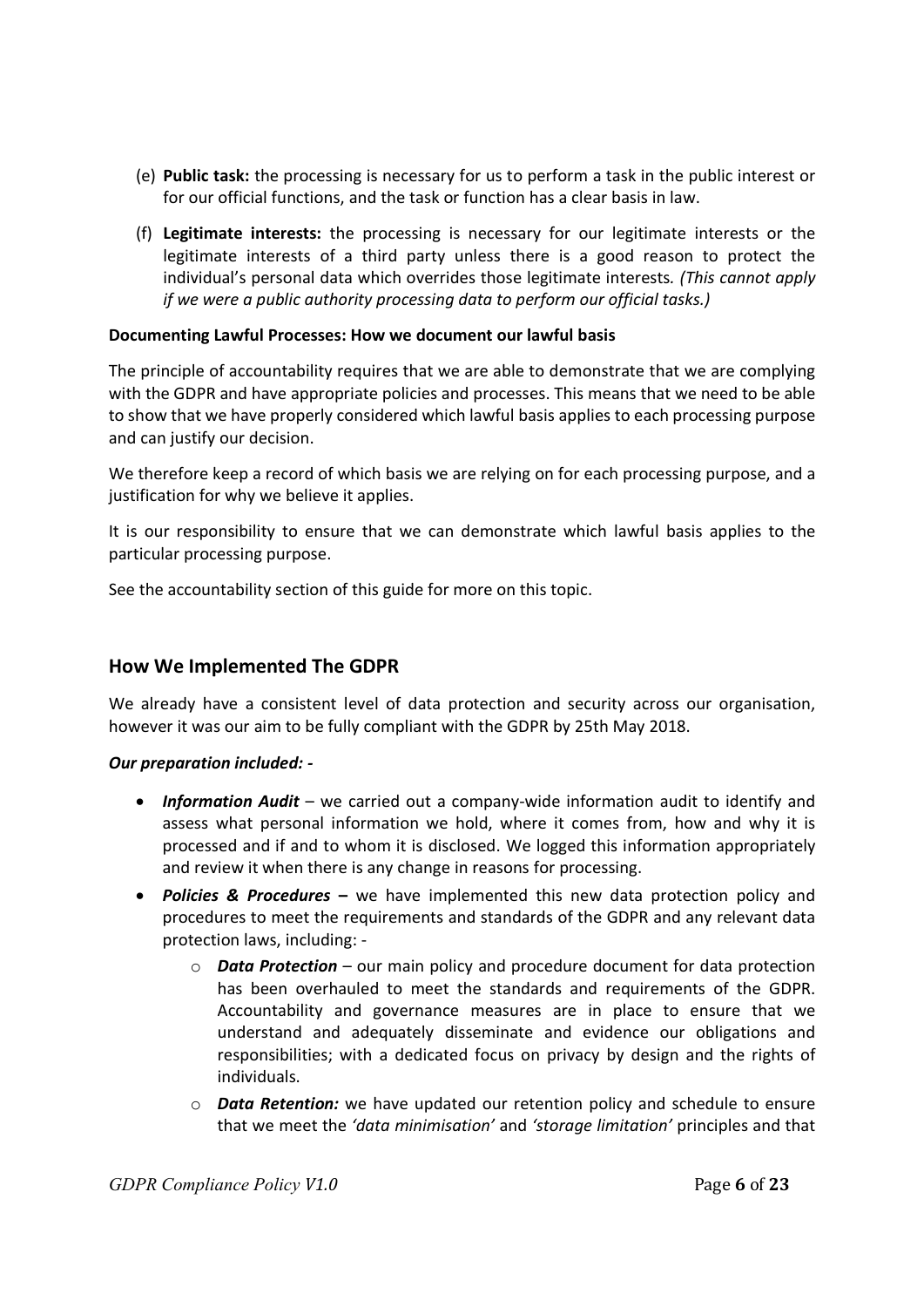personal information is stored, archived and destroyed compliantly and ethically. We maintain a client's details for two calendar years and delete the data within 30 days of this.

- o *Data Erasure:* we have dedicated erasure procedures in place to meet the new *'Right to Erasure'* obligation and are aware of when this and other data subject's rights apply; along with any exemptions, response timeframes and notification responsibilities.
- o *Data Breaches* our breach procedures ensure that we have safeguards and measures in place to identify, assess, investigate and report any personal data breach at the earliest possible time. Our procedures are robust and have been disseminated to all employees, making them aware of the reporting lines and steps to follow.
- o *International Data Transfers & Third-Party Disclosures* We store or transfer personal information outside the EU and have robust procedures and safeguarding measures in place to secure, encrypt and maintain the integrity of the data. Our procedures would therefore include a continual review of the countries with sufficient adequacy decisions, as well as provisions for binding corporate rules; standard data protection clauses or approved codes of conduct for those countries without. We carry out strict due diligence checks with all recipients of personal data to assess and verify that they have appropriate safeguards in place to protect the information, ensure enforceable data subject rights and have effective legal remedies for data subjects where applicable.
- o *Subject Access Request (SAR)* we have revised our SAR procedures to accommodate the revised 30-day timeframe for providing the requested information and for making this provision free of charge. Our new procedures detail how to verify the data subject, what steps to take for processing an access request, what exemptions apply and a suite of response templates to ensure that communications with data subjects are compliant, consistent and adequate.
- *Legal Basis for Processing* we are reviewing all processing activities to identify the legal basis for processing and ensuring that each basis is appropriate for the activity it relates to. Where applicable, we also maintain records of our processing activities, ensuring that our obligations under Article 30 of the GDPR and Schedule 1 of the Data Protection Bill are met.
- *Privacy Notice/Policy* we have revised our Privacy Notice(s) to comply with the GDPR, ensuring that all individuals whose personal information we process have been informed of why we need it, how it is used, what their rights are, who the information is disclosed to and what safeguarding measures are in place to protect their information.
- *Obtaining Consent* we have revised our consent mechanisms for obtaining personal data, ensuring that individuals understand what they are providing, why and how we use it and giving clear, defined ways to consent to us processing their information. We have developed stringent processes for recording consent, making sure that we can evidence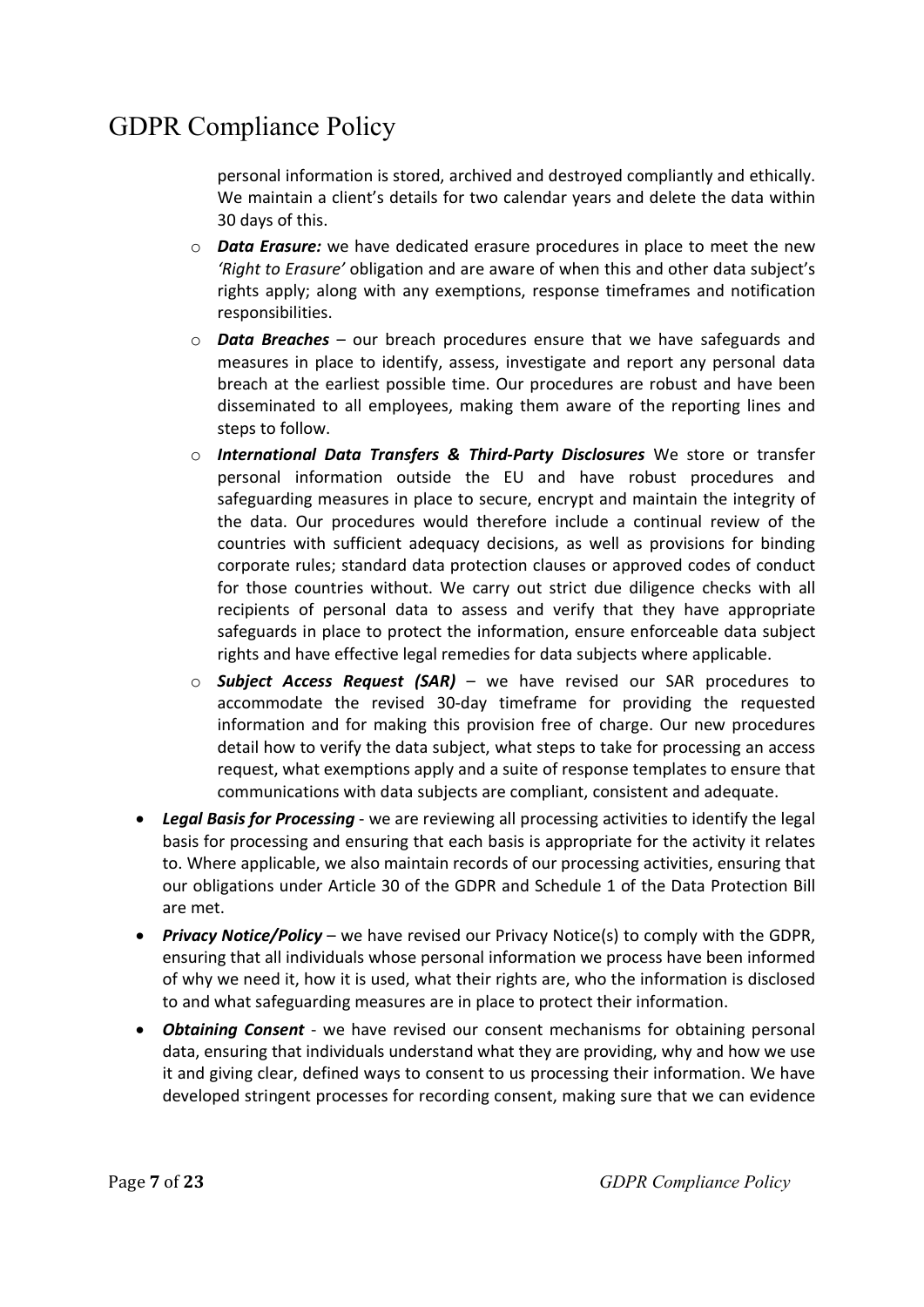an affirmative opt-in, along with time and date records; and an easy to see and access way to withdraw consent at any time.

- *Direct Marketing* we have revised the wording and processes for direct marketing, including clear opt-in mechanisms for marketing subscriptions; a clear notice and method for opting out and providing unsubscribe features on all subsequent marketing materials.
- *Data Protection Impact Assessments (DPIA)* where we process personal information that is considered high risk, involves large scale processing or includes special category/criminal conviction data; we have developed stringent procedures and assessment templates for carrying out impact assessments that comply fully with the GDPR's Article 35 requirements. We have implemented documentation processes that record each assessment, allow us to rate the risk posed by the processing activity and implement mitigating measures to reduce the risk posed to the data subject(s).
- *Processor Agreements* where we use any third-party to process personal information on our behalf (*i.e. Payroll, Recruitment, Hosting etc*), we have drafted compliant Processor Agreements and due diligence procedures for ensuring that they (*as well as we*), meet and understand their/our GDPR obligations. These measures include initial and ongoing reviews of the service provided, the necessity of the processing activity, the technical and organisational measures in place and compliance with the GDPR.
- *Special Categories Data* **-** where we obtain and process any special category information, we do so in complete compliance with the Article 9 requirements and have high-level encryptions and protections on all such data. Special category data is only processed where necessary and is only processed where we have first identified the appropriate Article 9(2) basis or the Data Protection Bill Schedule 1 condition. Where we rely on consent for processing, this is explicit and is verified by a signature, with the right to modify or remove consent being clearly signposted.

# **Lawfulness, fairness and transparency**

### **Information we hold: Mapping Data Flows**

We organised an information audit across our business to identify the data that we process and how it flows into, through and out of our business.

Having audited our information, we then identified any risks.

We have document our findings in the Information Asset Register. This register will be reviewed any time a new process or purpose of the data is used.

As we have less than 250 employees then we must keep records of any processing activities that:

- are not occasional;
- could result in a risk to the rights and freedoms of individuals; or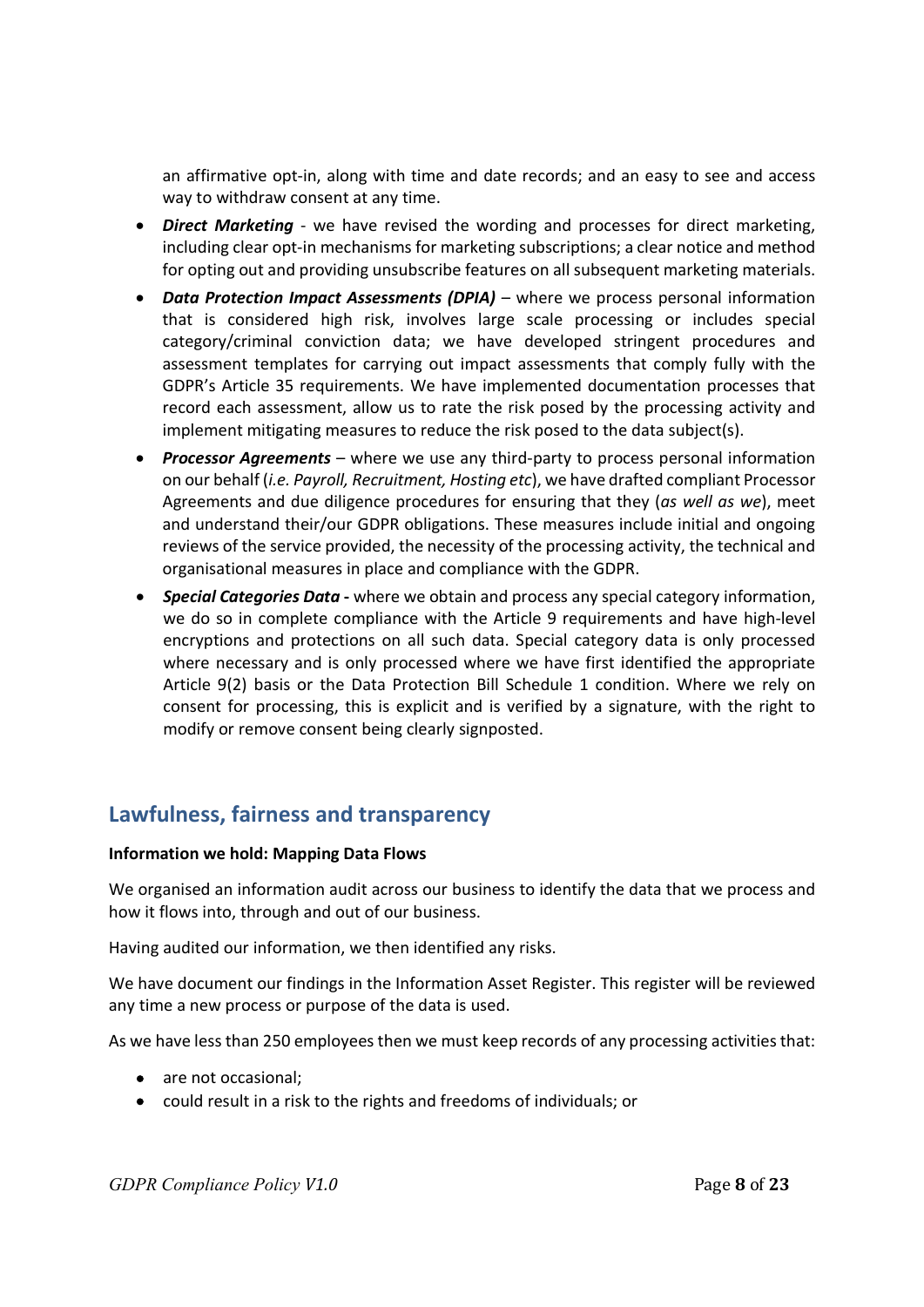involve the processing of special categories of data or criminal conviction and offence data.

**Lawful bases for processing personal data: Our business has identified the lawful bases for processing and appropriately documented them.** Our decision on the lawful bases for processing will have an effect on individual's rights. For example, if we rely on someone's consent to process their data, they will have a stronger right to have their data deleted. It is important that we inform individuals how we intend to process their personal data and what our lawful bases are for doing so, for example in our privacy notice(s).

|                         | <b>Right to</b><br>erasure | <b>Right to</b><br>portability | <b>Right to</b><br>object             |
|-------------------------|----------------------------|--------------------------------|---------------------------------------|
| Consent                 |                            |                                | x<br>but right to<br>withdraw consent |
| Contract                |                            |                                | x                                     |
| Legal obligation        | x                          | ×                              | ×                                     |
| Vital interests         |                            | ×                              | ×                                     |
| Public task             | ×                          | ×                              |                                       |
| Legitimate<br>interests |                            | x                              |                                       |

# **Our Lawful Bases for Processing**

# **Consent: Our business has reviewed how we ask for and record positive consent**

Consent is not always required, and we should always assess whether another lawful bases is more appropriate.

Consent means offering people genuine choice and control over how we use their data. We can build trust and enhance our business by using consent properly.

The GDPR builds on the original DPA standard of consent in several areas and contains much more detail. For example, we must now;

- Keep our consent requests separate from other terms and conditions.
- Require a positive opt-in. Use unticked opt-in boxes or similar active opt-in methods.
- Avoid making consent a precondition of service.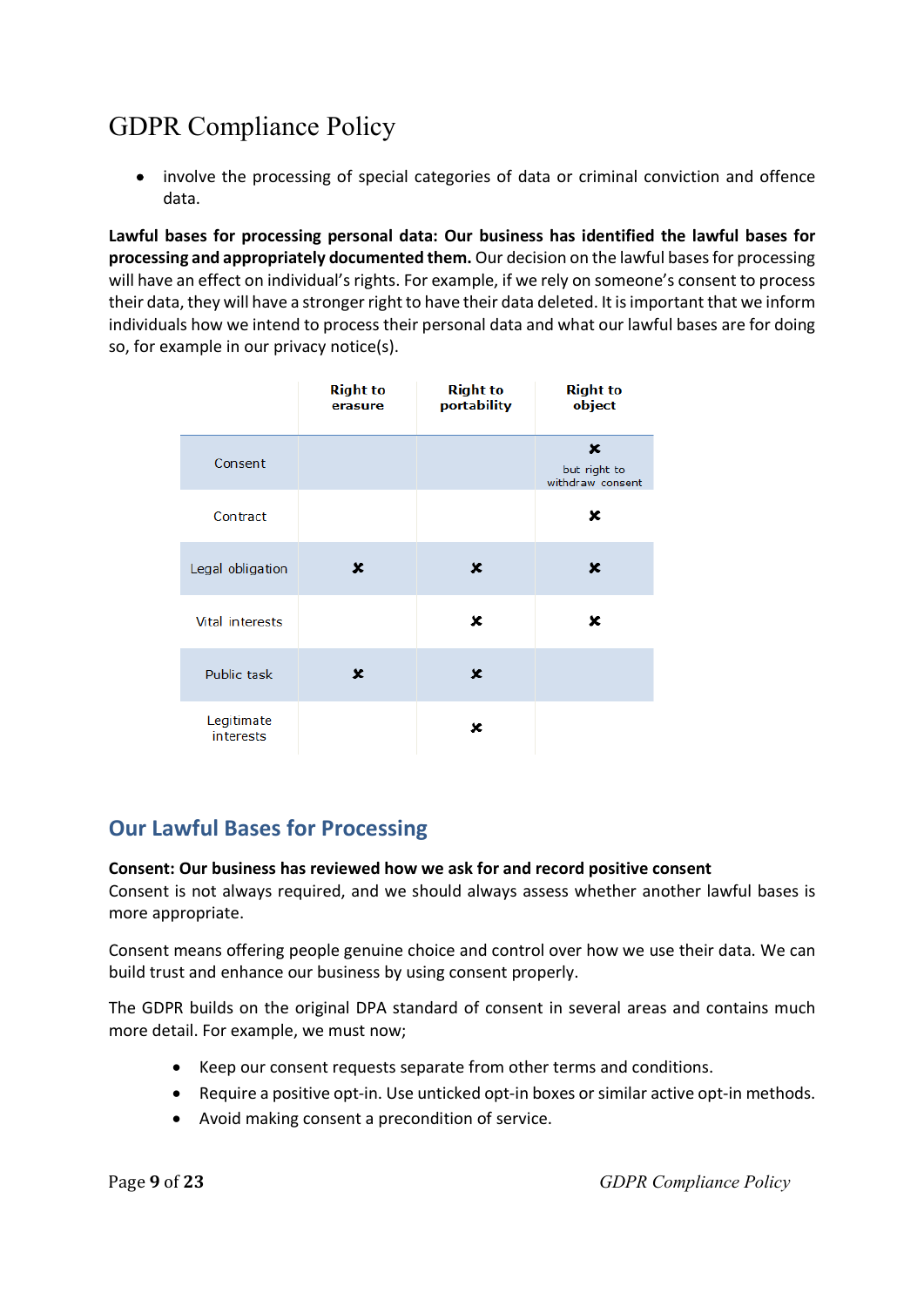- Be specific and granular. Allow individuals to consent separately to different types of processing wherever appropriate.
- Name our business and any specific third party organisations who will rely on this consent.
- Keep records of what an individual has consented to, including what we have told them, and when and how they consented.
- Tell individuals they can withdraw consent at any time and how to do this.

# **Consent: Our business systems record and manage ongoing consent**

We continue to review consent as part of our ongoing relationship with individuals.

We keep our client's consent under review and refresh it if anything changes. We have a system or process to capture these reviews and record any changes.

# **Children: Marketing to Children**

We do not offer any services or market to children. All users of this business should be 18 years or older.

# **Contract: When is the lawful basis for contracts likely to apply?**

We have a lawful basis for processing if:

- we have a contract with the individual and we need to process their personal data to comply with our obligations under the contract.
- we haven't yet got a contract with the individual, but they have asked us to do something as a first step (eg provide a quote) and we need to process their personal data to do what they ask.

# **Legal Obligation: When is the lawful basis for legal obligations likely to apply?**

In short, when we are obliged to process the personal data to comply with the law.

Article 6(3) requires that the legal obligation must be laid down by UK or EU law. Recital 41 confirms that this does not have to be an explicit statutory obligation, as long as the application of the law is foreseeable to those individuals subject to it. So it includes clear common law obligations.

This does not mean that there must be a legal obligation specifically requiring the specific processing activity. The point is that our overall purpose must be to comply with a legal obligation which has a sufficiently clear basis in either common law or statute.

We should be able to easily identify the obligation in question, either by reference to the specific legal provision or else by pointing to an appropriate source of advice or guidance that sets it out clearly. For example, we can refer to a government website or to industry guidance that explains generally applicable legal obligations.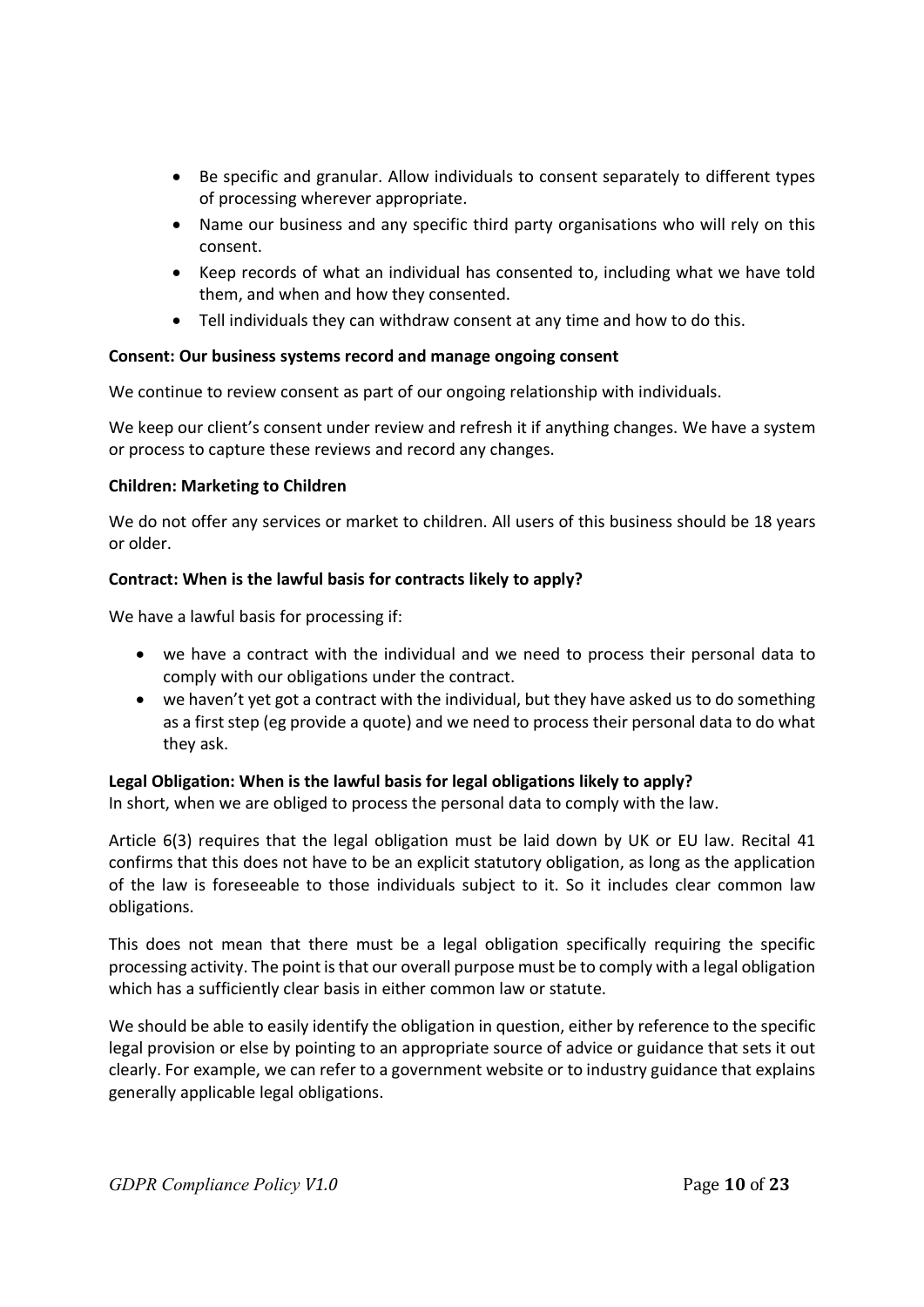# **Vital Interests: What are 'vital interests'?**

It's clear from Recital 46 of the GDPR that vital interests are intended to cover only interests that are essential for someone's life. So this lawful basis is very limited in its scope, and generally only applies to matters of life and death. It is likely to be particularly relevant for emergency medical care, when anyone needs to process personal data for medical purposes but the individual is incapable of giving consent to the processing.

#### *This basis does not apply to our company.*

#### **Public Task:**

This can apply if we are either:

- carrying out a specific task in the public interest which is laid down by law; or
- exercising official authority (for example, a public body's tasks, functions, duties or powers) which is laid down by law.

#### *This basis does not apply to our company.*

#### **Legitimate Interests:**

Article 6(1)(f) gives us a lawful basis for processing where:

*"processing is necessary for the purposes of the legitimate interests pursued by the controller or by a third party except where such interests are overridden by the interests or fundamental rights and freedoms of the data subject which require protection of personal data, in particular where the data subject is a child."*

This can be broken down into a three-part test:

- Purpose test: are we pursuing a legitimate interest?
- Necessity test: is the processing necessary for that purpose?
- Balancing test: do the individual's interests override the legitimate interest?

A wide range of interests may be legitimate interests. They can be our own interests or the interests of third parties, and commercial interests as well as wider societal benefits. They may be compelling or trivial, but trivial interests may be more easily overridden in the balancing test.

We will complete a legitimate interest assessment if we have to rely on this bases.

#### *This basis does not apply to our company.*

### **Special Category Data: What's different about special category data?**

We must still have a lawful basis for our processing under Article 6, in exactly the same way as for any other personal data. The difference is that we will also need to satisfy a specific condition under Article 9. See the definition above

This is because special category data is more sensitive, and so needs more protection.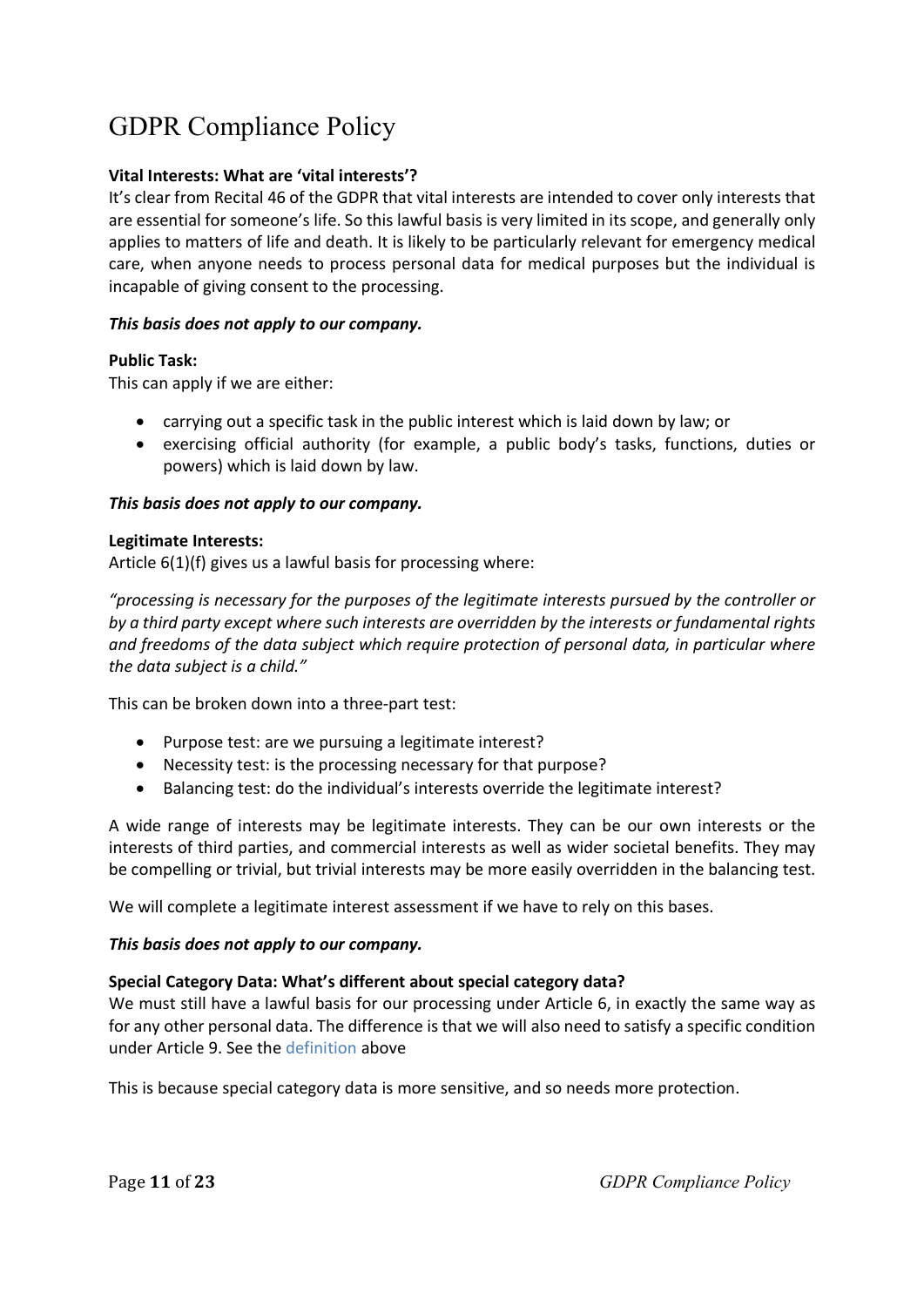### **Criminal Offence Data:**

This means we must either be processing the data in an official capacity or have specific legal authorisation – which in the UK, is likely to mean a condition under the Data Protection Bill and compliance with the additional safeguards set out in the Bill.

Even if we have a condition for processing offence data, we can only keep a comprehensive register of criminal convictions if we are doing so in an official capacity.

### *This basis is not likely to apply to our company.*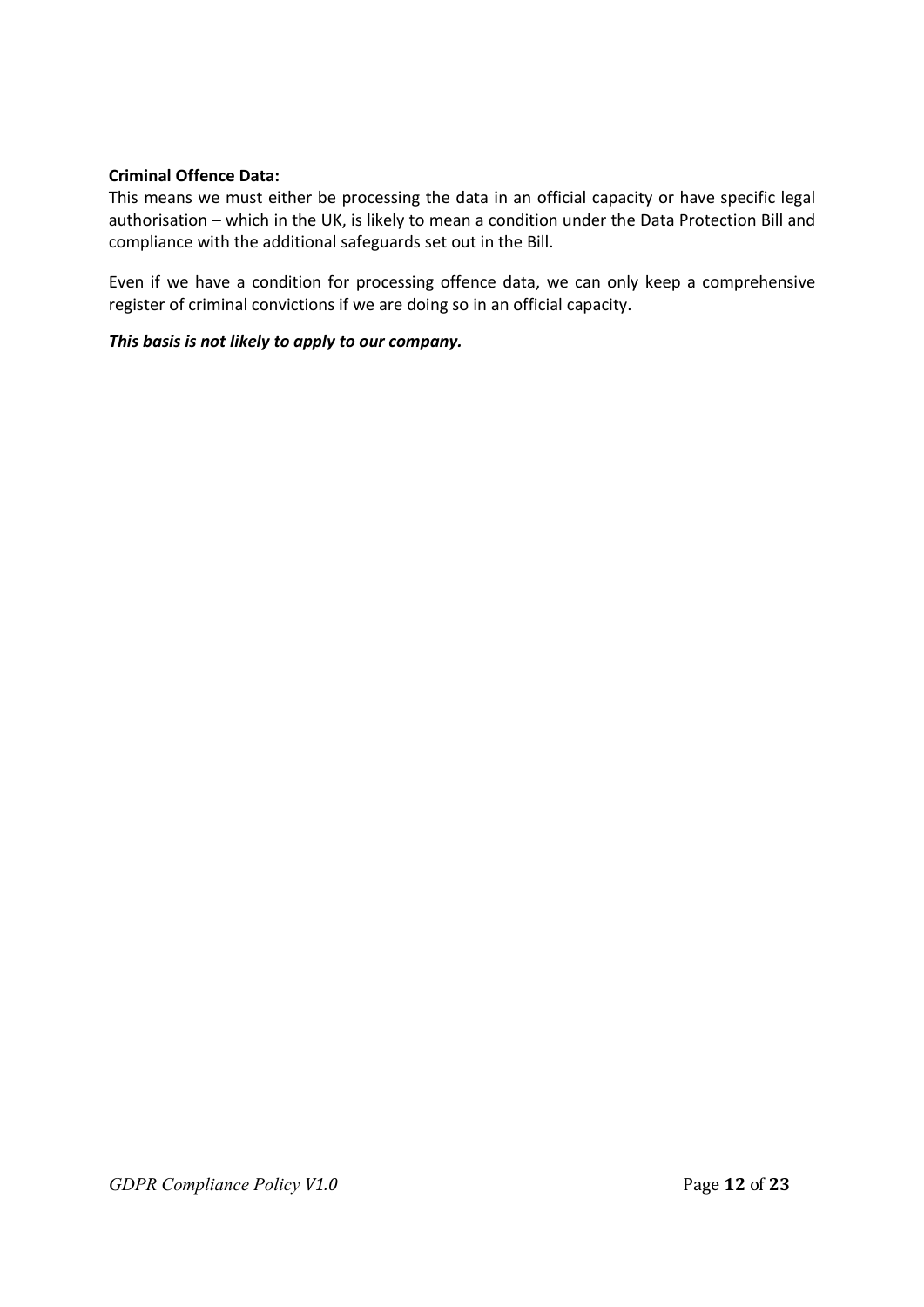# **Individual's Rights**

# **Data Subject Rights**

In addition to the policy and procedures mentioned above that ensure individuals can enforce their data protection rights, we operate a system of data retention that easily accommodates any request the data subject may make.

- If a verbal request is received, we will confirm the request by email or text message to their recorded contact address or number.
- If a written request is made, we will confirm receipt of the request by return.

We provide easy to access information via our website, of an individual's right to access any personal information that we process about them.

The individual may request information about: -

- What personal data we hold about them
- The purposes of the processing
- The categories of personal data concerned
- The recipients to whom the personal data has/will be disclosed
- How long we intend to store their personal data for
- If we did not collect the data directly from them, information about the source
- The right to have incomplete or inaccurate data about them corrected or completed and the process for requesting this
- The right to request erasure of personal data (*where applicable*) or to restrict processing in accordance with data protection laws, as well as to object to any direct marketing from us and to be informed about any automated decision-making that we use
- The right to lodge a complaint or seek judicial remedy and who to contact in such instances

# **Right to be informed including privacy notices:**

# **When we provide privacy notices to individuals.**

Individuals need to know that their data is collected, why it is processed and who it is shared with.

We publish this information in our privacy notice on our website and within any forms or letters we send to individuals.

The information will be:

- concise, transparent, intelligible and easily accessible;
- written in clear and plain language, particularly if addressed to a child; and
- free of charge.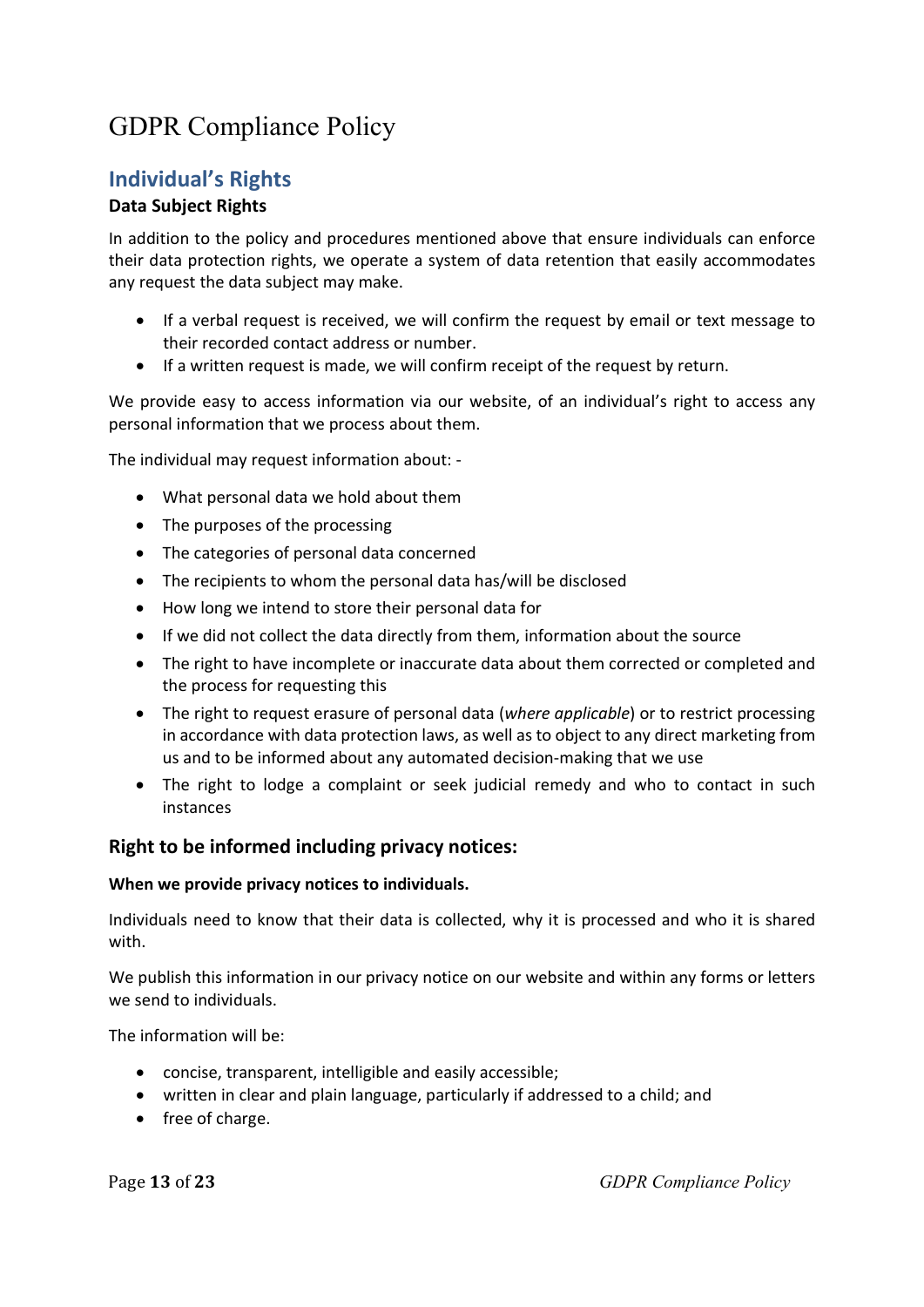The information we supply is determined by whether or not we obtained the personal data directly from the individual or from a third party. The only exception is that third-party provision does not require "details of whether individuals are under a statutory or contractual obligation to provide the personal data".

### **Communicate the processing of children's personal data**

Our business does not offer online services directly to children.

# **Right of access:**

### **We have a process to adequately recognise and respond to individuals' requests to access their personal data**

Individuals have the right to obtain:

- confirmation that their data is being processed;
- access to their personal data; and
- other supplementary information this largely corresponds to the information that we provide in a privacy notice.

We provide a copy of the information free of charge. However, we may charge a 'reasonable fee' when a request:

- is manifestly unfounded or excessive, particularly if it is repetitive, unless the client refuses to respond; or
- is for further copies of the same information (that's previously been provided). This does not mean that we can charge for all subsequent access requests.

The fee must be based on the administrative cost of providing the information.

### **Responding to a Subject Access Request:**

Information must be provided without delay and at least within one calendar month of receipt. We can extend this period by a further two months for complex or numerous requests (in which case the individual must be informed and given an explanation).

A calendar month ends on the corresponding date of the next month (eg 2 January to 2 February), unless that date does not exist in which case it is the last day of the next month (eg 31 January to 28 February).

We must verify the identity of the person making the request, using "reasonable means".

If the request is made electronically, we should provide the information in a commonly used electronic format.

# **Right to rectification and data quality:**

### **How we ensure personal data held by us remains accurate and up to date**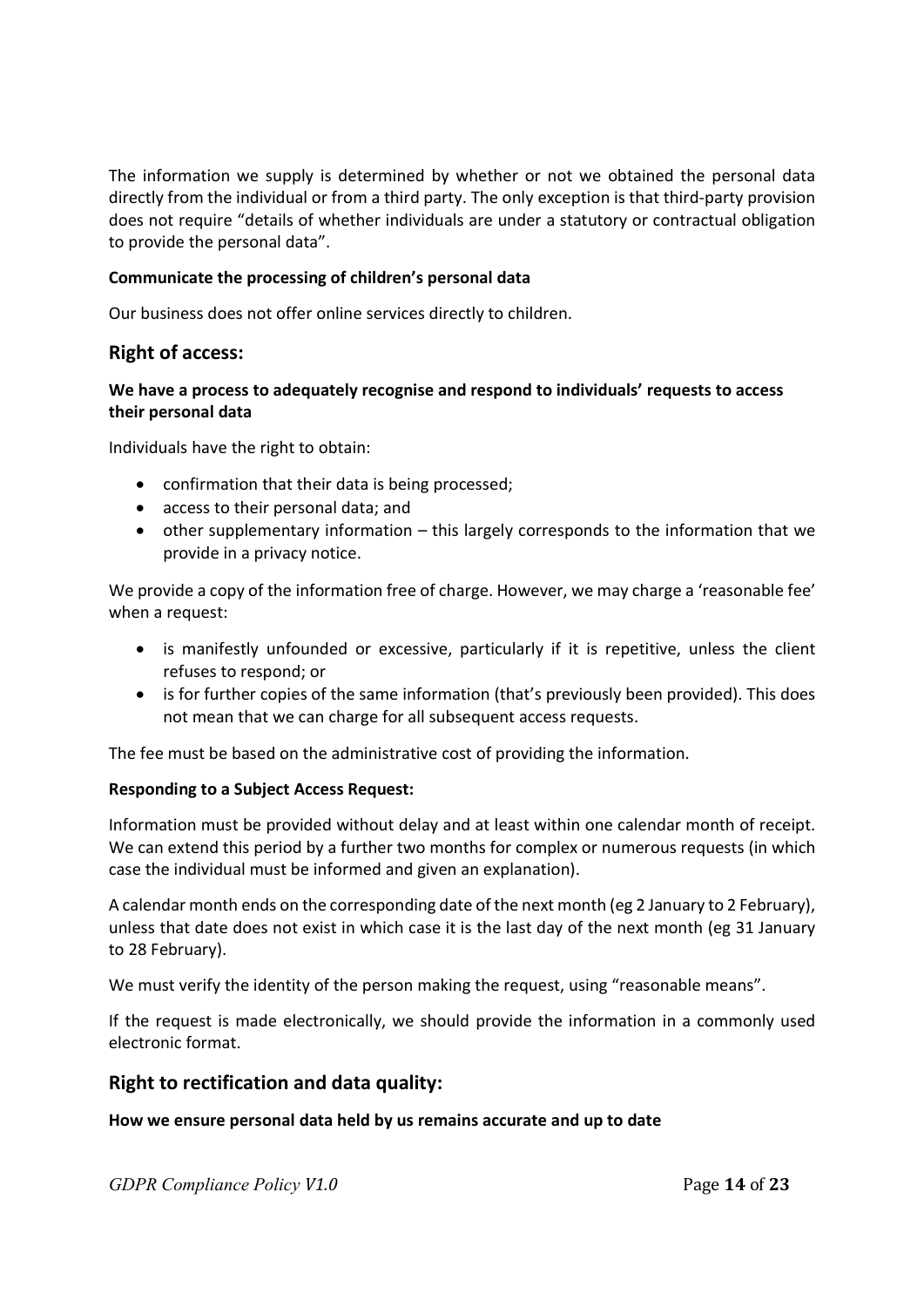Individuals have the right to have personal data rectified if it is inaccurate or incomplete.

We will always respond to a request without delay and at least within one month of receipt.

We can extend this period by a further two months for complex or numerous requests (in which case the individual must be informed and given an explanation). If we have disclosed the personal data to a data processor (third party) we must inform them of the rectification where possible.

We will regularly review the information we process or store to identify when we need to do things like correct inaccurate records. We will maintain a Records Management Policy, with rules for creating and keeping records (including email addresses) if our records grow or are above 500 names.

# **Right to erasure including retention and disposal:**

### **We securely dispose of personal data that is no longer required or where an individual has asked us to erase it?**

Individuals have the right to be forgotten and can request the erasure of personal data when:

- it is no longer necessary in relation to the purpose for which it was originally collected/processed;
- the individual withdraws consent;
- the individual objects to the processing and there is no overriding legitimate interest for continuing the processing;
- it was unlawfully processed (ie otherwise in breach of the GDPR);
- it has to be erased in order to comply with a legal obligation; or
- it is processed in relation to the offer of information society services to a child.

We can refuse to comply with a request for erasure where the personal data is processed for the following reasons:

- to exercise the right of freedom of expression and information;
- to comply with a legal obligation for the performance of a public interest task or exercise of official authority;
- for public health purposes in the public interest;
- archiving purposes in the public interest, scientific research historical research or statistical purposes; or
- the exercise or defence of legal claims.

We will keep data as explained in "How We Implemented The GDPR" above

# **Right to restrict processing:**

We maintain adequate procedures to respond to an individual's request to restrict the processing of their personal data, subject to the legal basis for processing as discussed above.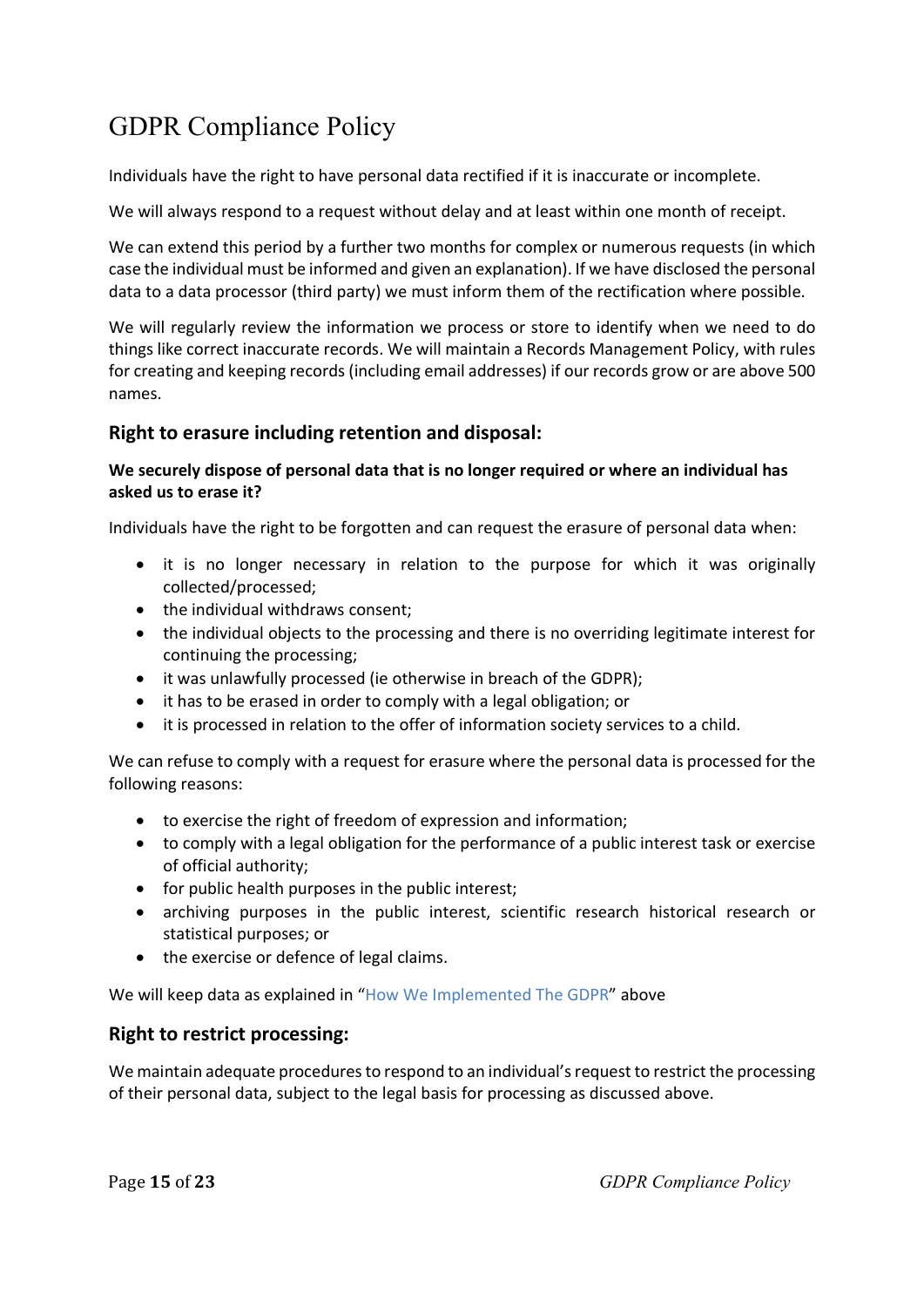# **Right of data portability:**

# **We maintain adequate and proportional processes to allow individuals to move, copy or transfer their personal data from one IT environment to another in a safe and secure way, without hindrance to effective usability, if applicable.**

The right to data portability allows individuals to obtain and reuse their personal data for their own purposes across different services.

They can receive personal data or move, copy or transfer that data from one business to another in a safe and secure way, without hindrance.

The right to data portability only applies:

- to personal data an individual has provided to a controller;
- where the processing is based on the individual's consent or for the performance of a contract; and
- where the processing is carried out by automated means. Information must be provided without delay and at least within one month of receipt. We can extend this period by a further two months for complex or numerous requests (in which case the individual must be informed and given an explanation).

We must provide the personal data in a structured, commonly used and machine-readable format. Examples of appropriate formats include CSV and XML files.

We must provide the information free of charge.

If the individual requests it, we may be required to transmit the data directly to another business where this is technically feasible.

# **Right to object:**

# **We have adequate procedures to handle an individual's objection to the processing of their personal data.**

Individuals have the right to object to:

- processing based on legitimate interests or the performance of a task in the public interest/exercise of official authority (including profiling); and
- processing for purposes of scientific/historical research and statistics.

Individuals must have an objection on "grounds relating to his or her particular situation".

However, for processing based on legitimate interests or the performance of a task in the public interest/exercise of official authority or for purposes of scientific/historical research and statistics we must stop processing the personal data unless:

 we can demonstrate compelling legitimate grounds for the processing, which override the interests, rights and freedoms of the individual; or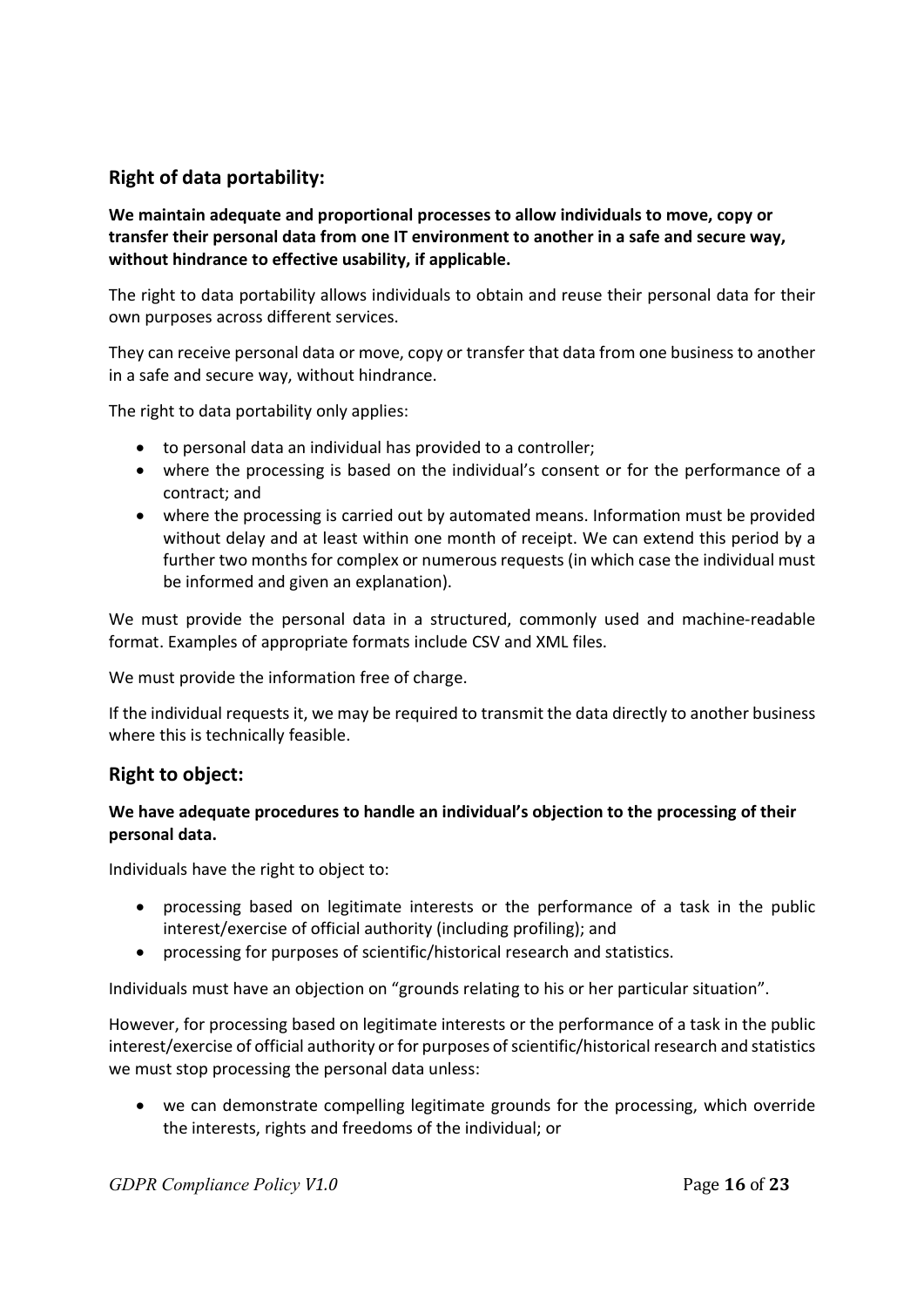• the processing is for the establishment, exercise or defence of legal claims.

Individuals also have the right to object to any processing undertaken for the purposes of direct marketing (including profiling). We will stop processing for direct marketing as soon as we receive an objection. There are no exemptions or grounds to refuse.

We will inform individuals of their right to object "at the point of first communication" and clearly lay this out in our privacy notice.

# **Rights related to automated decision making including profiling:**

**We have identified whether any of our processing operations constitute automated decision making and have procedures in place to deal with the requirements.** 

### **This category does not impact on our business.**

The GDPR provides safeguards for individuals against the risk that a potentially damaging decision is taken without human intervention.

Individuals have the right not to be subject to a decision when:

- it is based on automated processing; and
- it produces a legal effect or similarly significant effect on the individual.

The right does not apply if the decision:

- is necessary for entering into or performance of a contract between us and the individual;
- is authorised by law (e.g. for the purposes of fraud or tax evasion prevention); or
- is based on the individual's explicit consent, and our business has put in place suitable measures to safeguard the individual's rights, freedoms and legitimate interests.

If suitable measures to safeguard the rights of data subjects are required, these must include at least:

- obtain human intervention;
- express their point of view;
- obtain and explanation of the decision and challenge it.

The GDPR defines profiling as any form of automated processing intended to evaluate certain personal aspects of an individual, in particular to analyse or predict their:

- performance at work;
- economic situation;
- health:
- personal preferences;
- reliability;
- behaviour;
- location; or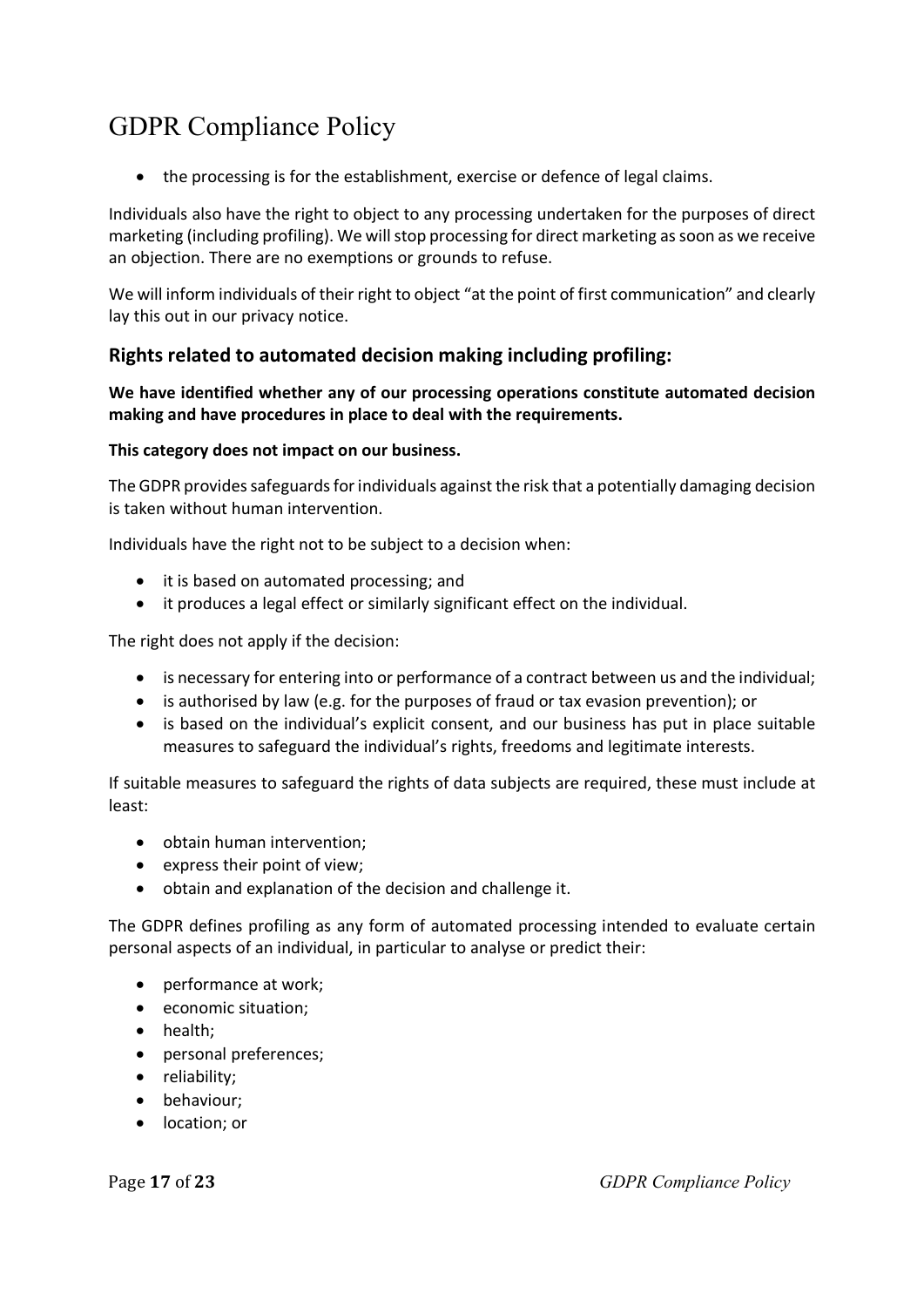• movements.

If the decision involves the processing of special categories of personal data then the exceptions available to justify the processing are more limited.

Processing can only take place if:

- we have the explicit consent of the individual and suitable measures to safeguard their rights, freedoms and legitimate interests are in place; or
- the processing is necessary for reasons of substantial public interest, proportionate to the aim pursued.

We will exercise particular caution if using automated decision making in relation to a child.

# **Accountability:**

### **Our business has this data protection policy to permit all staff access to understanding how data is processed within the business.**

The GDPR requires us to show how we comply with the principles.

#### **Accountability:**

### **Our business monitors our compliance with data protection policies and regularly reviews the effectiveness of data handling and security controls.**

Documenting policies alone is often not enough to provide assurances that staff are adhering to the processes they cover. We will ensure that we have a process to monitor compliance to data protection and security policies.

Measures that are detailed within the policies should be regularly tested to provide assurances as to their continued effectiveness.

### **Accountability:**

### **Where relevant our business provides data protection awareness training for all staff.**

We brief all staff handling personal data on their data protection responsibilities when they join our company.

#### **Data processor contracts:**

Whenever we use a processor we will have a written contract in place.

The contract is important so that both parties understand their responsibilities and liabilities. The GDPR sets out what needs to be included in the contract.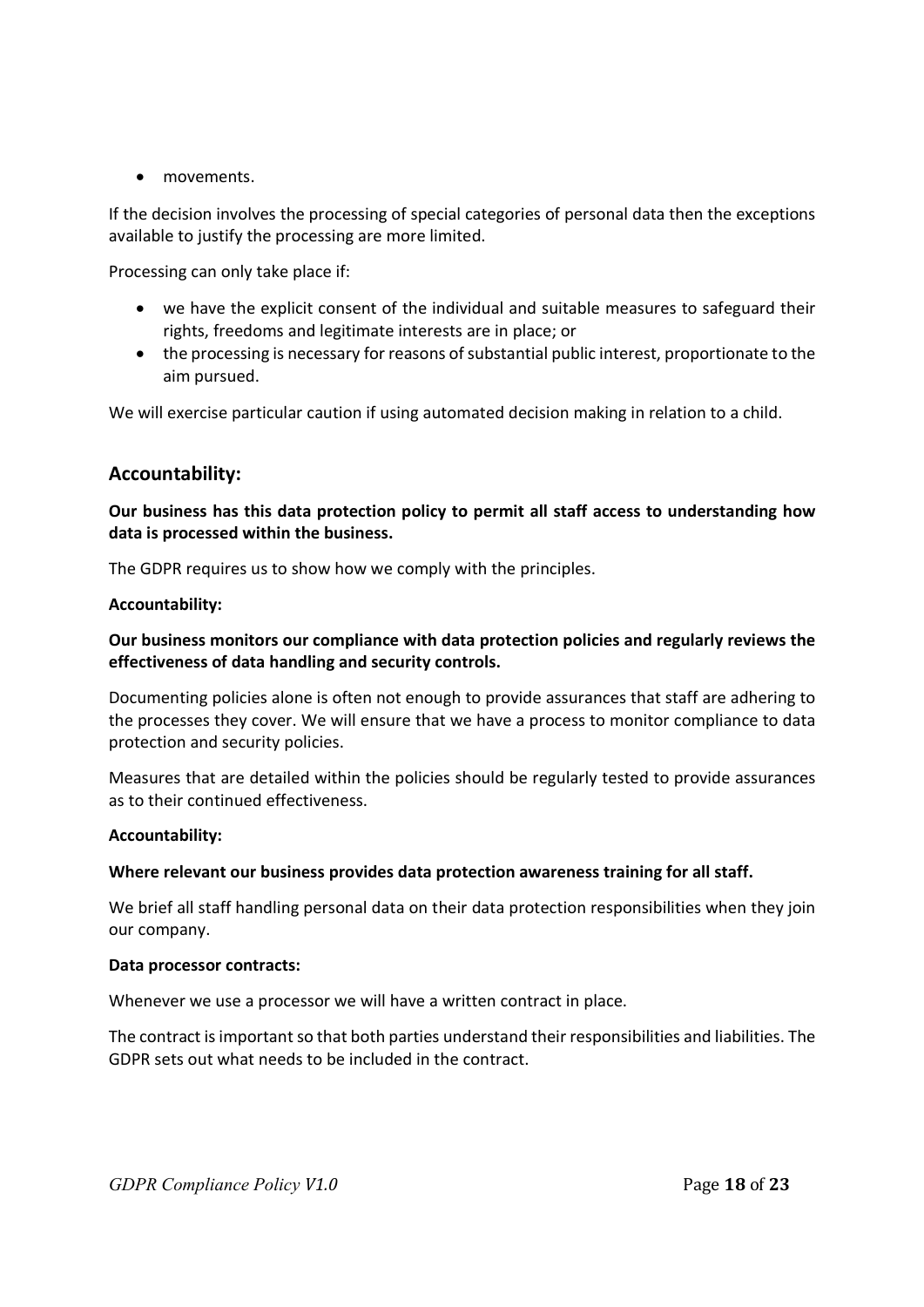In the future, standard contractual clauses may be provided by the European Commission or the ICO and may form part of certification schemes. However, at the moment no standard clauses have been drafted.

We are liable for our processor's compliance with the GDPR and must only appoint processors who can provide 'sufficient guarantees' that the requirements of the GDPR will be met and the rights of data subjects protected. In the future, using a processor that adheres to an approved code of conduct or certification scheme may help us to satisfy this requirement.

Processors must only act on our documented instructions. They will however have some direct responsibilities under the GDPR and may be subject to sanctions if they don't comply.

### **Information risks:**

# **We actively manage information risks in a structured way so that management understands the business impact of personal data related risks and manages them effectively.**

We set out how we (and any of our data processors) manage information risk. We employ strategies to help manage the risk, such as:

- assessing what can go wrong (how, how often, how much damage)
- keeping staff up to date and agile with new technology
- taking special care over sensitive information and transfer arrangements
- ensuring staff are able to identify risks and escalate them

### **Data Protection by Design:**

### **We have implemented appropriate technical and organisational measures to integrate data protection into our processing activities.**

Under the GDPR, we have a general obligation to implement appropriate technical and organisational measures to show that we have considered and integrated data protection into our processing activities. Under the GDPR, this is referred to as data protection by design and by default.

# **Data Protection Impact Assessments (DPIA):**

### **We understand when we must conduct a DPIA we have appropriate processes in place to action this.**

### **We currently do not hold any sensitive data that would require a DPIA.**

DPIAs help us to identify the most effective way to comply with our data protection obligations and meet individuals' expectations of privacy.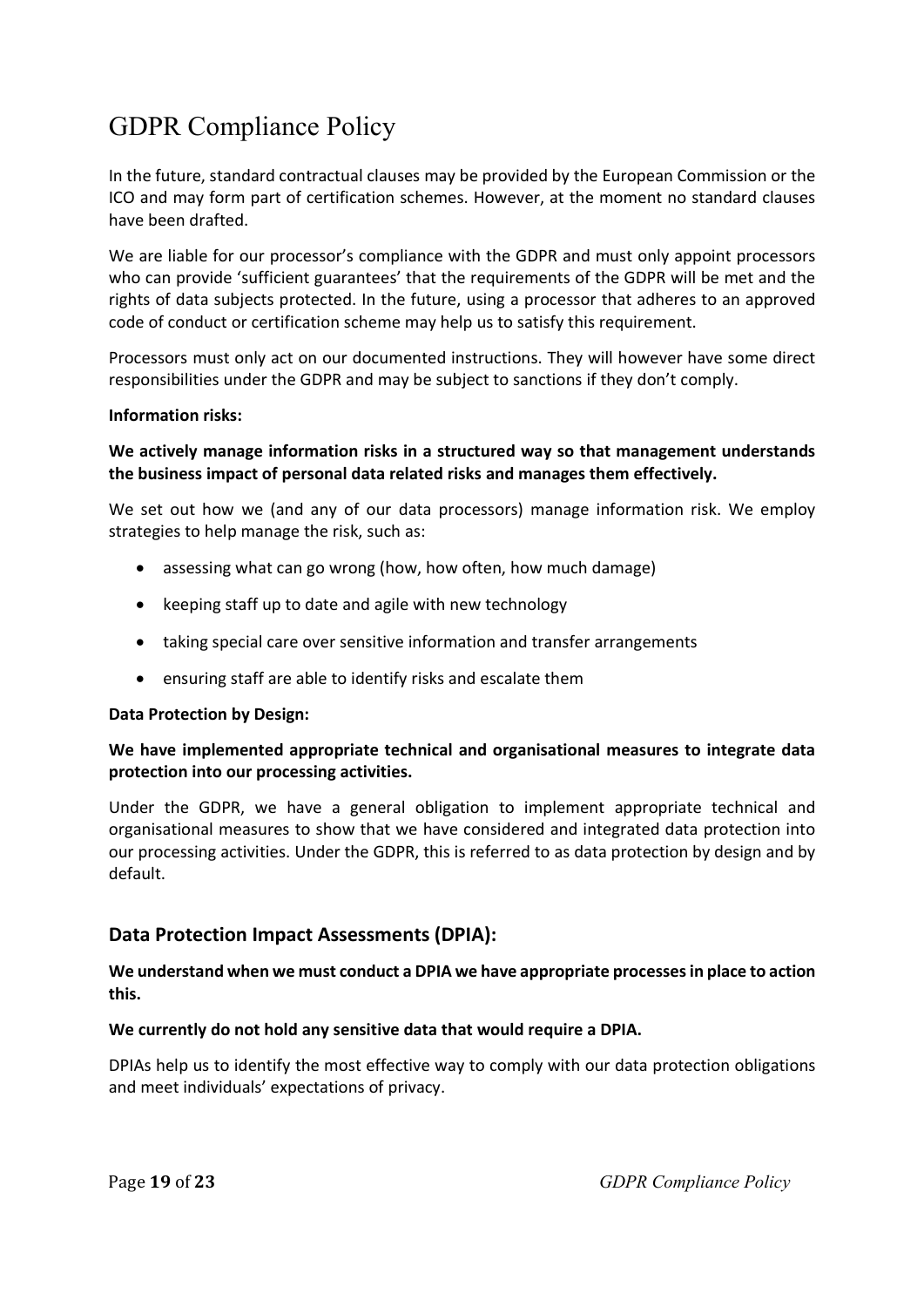An effective DPIA will allow us to identify and fix problems at an early stage, reducing the associated costs and damage to our reputation which might otherwise occur.

We must carry out a DPIA when:

- using new technologies; and
- when the processing is likely to result in a high risk to the rights and freedoms of individuals.

Processing that is likely to result in a high risk includes but is not limited to:

- systematic and extensive processing activities, including profiling and where decisions that have legal effects – or similarly significant effects – on individuals;
- large scale processing of special categories of data or personal data relation to criminal convictions or offences; and
- large scale systematic monitoring of public areas.

The DPIA should contain the following information:

- a description of the processing operations and the purposes including, where applicable, the legitimate interests pursued by our business;
- an assessment of the necessity and proportionality of the processing in relation to the purpose;
- an assessment of the risks to individuals; and
- controls that we put in place to address any risks we've identified (including security)

### **Data Protection Impact Assessments (DPIA):**

# **We have a DPIA framework which links to our existing risk management and project management processes.**

A DPIA can address multiple processing operations that are similar in terms of the risks, provided adequate consideration is given to the specific nature, scope, context and purposes of the processing.

We will start to assess the situations where it will be necessary to conduct one, including:

- Who will do it?
- Who else needs to be involved?
- Will the process be run centrally or locally?

If the processing is wholly or partly performed by a data processor, then that processor must assist us in carrying out the DPIA. It may also be appropriate to seek the views of data subjects in certain circumstances.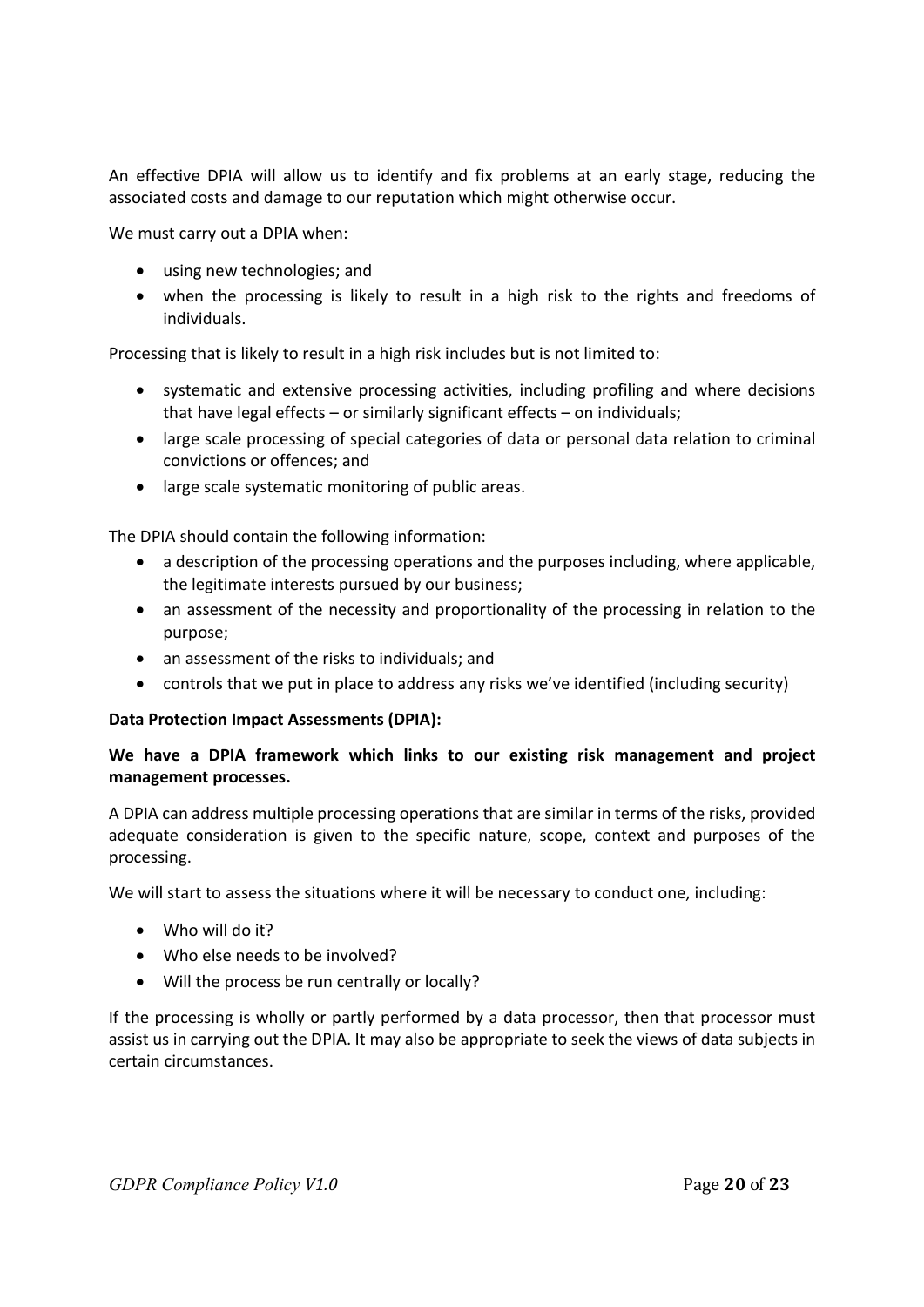# **Information Security & Technical and Organisational Measures**

We take the privacy and security of individuals and their personal information very seriously and take every reasonable measure and precaution to protect and secure the personal data that we process.

# **GDPR Roles and Employees**

Due to the size of our company, we do not have an appointed Data Protection Officer, and the principle will be the point of contact for all enquiries.

We understand that continuous employee awareness and understanding is vital to the continued compliance of the GDPR and have involved our employees in our implementation plans. We have implemented an employee training program specific to the which will be provided to all employees and forms part of our induction and annual training program.

If there are any questions about our implementation for the GDPR, please contact Lee Werrell at fcaa@improveyourcondition.com.

# **Data Protection Officers**

### **We have nominated an Appointed Person (AP)**

It is important to make sure that someone in our business, or an external data protection advisor, takes responsibility for data protection compliance.

We may need to appoint a DPO if we:

- are a public authority (expect for courts acting in the judicial capacity);
- carry out large scale systematic monitoring of individuals (eg online behaviour tracking); or
- carry out large scale processing of special categories of data or data relating to criminal convictions and offences.

The AP should work independently, report to the highest management level and have adequate resources to enable our organisation meets its GDPR obligations.

The AP's minimum tasks are to:

- inform and advise the organisation and its employees about their obligations to comply with the GDPR and other data protection laws.
- monitor compliance with the GDPR and other data protection laws, including managing internal data protection activities, advise on data protection impact assessments; train staff and conduct internal audits.
- be the first point of contact for supervisory authorities and for individuals whose data is processed (employees, customers etc).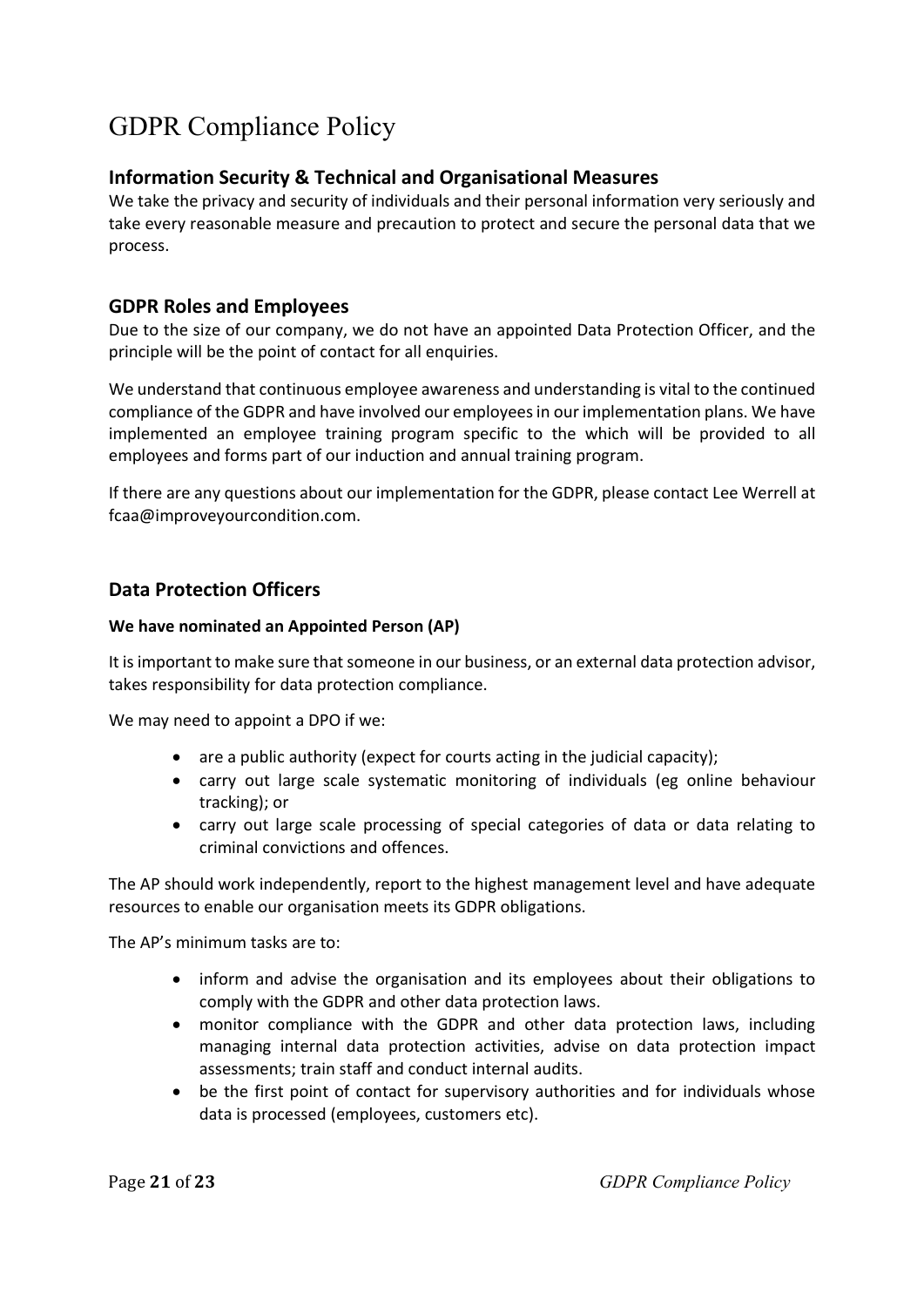### **Management Responsibility:**

### **Our decision makers and key people are keen to demonstrate support for data protection legislation and promote a positive culture of data protection compliance across the business.**

We will make sure that decision makers and key people in our business are aware of the requirements under the GDPR.

Decision makers and key people should lead by example, demonstrating accountability for compliance with the GDPR and promoting a positive culture, within our business, for data protection.

They should take the lead when assessing any impacts to our business and encourage a privacy by design approach.

They should help to drive awareness amongst all staff regarding the importance of exercising good data protection practices.

### **Data security, international transfers and breaches**

#### **Security policy:**

#### **Our business uses thisinformation security policy supported by appropriate security measures.**

We must process personal data in a manner that ensures appropriate security.

Before we can decide what level of security is right for us, we will need to assess the risks to the personal data we hold and choose security measures that are appropriate to our needs.

Keeping our IT systems safe and secure can be a complex task and does require time, resource and (potentially) specialist expertise.

If we are processing personal data within our IT system(s) we recognise the risks involved and take appropriate technical measures to secure the data.

The measures we have put in place fit our business's needs.

We have a separate *Information Security policy* which details our approach to information security, the technical and organisational measures that we will implement and the roles and responsibilities staff have in relation to keeping information secure.

These restrictions are in place to ensure that the level of protection of individuals afforded by the GDPR is not undermined.

Personal data may only be transferred outside of the EU in compliance with the conditions for transfer set out in Chapter V of the GDPR.